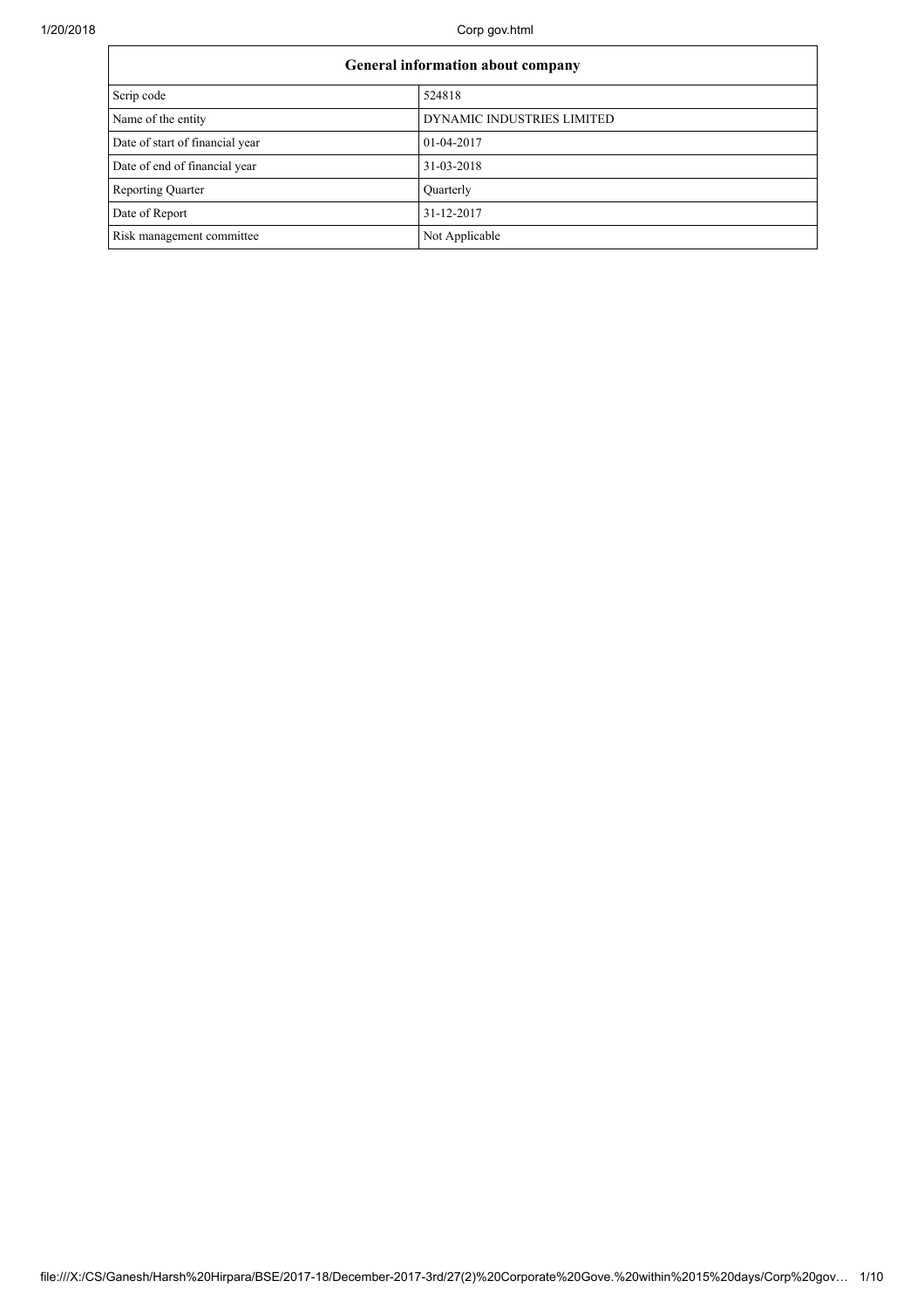|                                                                                          | <b>Annexure I</b>                                                    |                         |            |            |                                                |                            |                                 |                                                  |                      |                                            |                                                                                                                                                    |                                                                                                                                                                                     |                                                                                                                                                                                                            |       |
|------------------------------------------------------------------------------------------|----------------------------------------------------------------------|-------------------------|------------|------------|------------------------------------------------|----------------------------|---------------------------------|--------------------------------------------------|----------------------|--------------------------------------------|----------------------------------------------------------------------------------------------------------------------------------------------------|-------------------------------------------------------------------------------------------------------------------------------------------------------------------------------------|------------------------------------------------------------------------------------------------------------------------------------------------------------------------------------------------------------|-------|
|                                                                                          | Annexure I to be submitted by listed entity on quarterly basis       |                         |            |            |                                                |                            |                                 |                                                  |                      |                                            |                                                                                                                                                    |                                                                                                                                                                                     |                                                                                                                                                                                                            |       |
|                                                                                          | <b>I. Composition of Board of Directors</b>                          |                         |            |            |                                                |                            |                                 |                                                  |                      |                                            |                                                                                                                                                    |                                                                                                                                                                                     |                                                                                                                                                                                                            |       |
|                                                                                          | Disclosure of notes on composition of board of directors explanatory |                         |            |            |                                                |                            |                                 |                                                  |                      |                                            |                                                                                                                                                    |                                                                                                                                                                                     |                                                                                                                                                                                                            |       |
| Is there any change in information of board of directors compare to previous quarter Yes |                                                                      |                         |            |            |                                                |                            |                                 |                                                  |                      |                                            |                                                                                                                                                    |                                                                                                                                                                                     |                                                                                                                                                                                                            |       |
| <b>Sr</b>                                                                                | Title<br>(Mr<br>Ms)                                                  | Name of the<br>Director | PAN        | <b>DIN</b> | Category 1<br>of directors                     | Category 2<br>of directors | Category<br>$3$ of<br>directors | Date of<br>appointment<br>in the<br>current term | Date of<br>cessation | Tenure<br>of<br>director<br>(in<br>months) | No of<br>Directorship<br>in listed<br>entities<br>including<br>this listed<br>entity (Refer<br>Regulation<br>$25(1)$ of<br>Listing<br>Regulations) | Number<br>$\sigma$ f<br>memberships<br>in Audit/<br>Stakeholder<br>Committee(s)<br>including this<br>listed entity<br>(Refer<br>Regulation<br>$26(1)$ of<br>Listing<br>Regulations) | No of<br>post of<br>Chairperson<br>in Audit/<br>Stakeholder<br>Committee<br>held in listed<br>entities<br>including<br>this listed<br>entity (Refer<br>Regulation<br>$26(1)$ of<br>Listing<br>Regulations) | Notes |
|                                                                                          | Mr                                                                   | Harin<br>Mamlatdarna    | AGAPM9759Q | 00536250   | Executive<br>Director                          | Not<br>Applicable          | CEO-<br>MD                      | 01-10-2017                                       |                      |                                            | 1                                                                                                                                                  |                                                                                                                                                                                     | $\mathbf{0}$                                                                                                                                                                                               |       |
| 2                                                                                        | Mr                                                                   | Deepak<br>Chokshi       | ACOPC5387L | 00536345   | Executive<br>Director                          | Chairperson                |                                 | 01-10-2017                                       |                      |                                            | 1                                                                                                                                                  | $\boldsymbol{0}$                                                                                                                                                                    | $\mathbf{0}$                                                                                                                                                                                               |       |
| 3                                                                                        | Mr                                                                   | Dinesh Jain             | ABNPJ6717D | 00135889   | Executive<br>Director                          | Not<br>Applicable          |                                 | 01-10-2017                                       |                      |                                            | 1                                                                                                                                                  | -1                                                                                                                                                                                  | $\mathbf{0}$                                                                                                                                                                                               |       |
| 4                                                                                        | Mr                                                                   | Jatin Surti             | AGSPS7752D | 05195572   | Non-<br>Executive -<br>Independent<br>Director | Not<br>Applicable          |                                 | 14-08-2015                                       |                      | 28                                         | 1                                                                                                                                                  |                                                                                                                                                                                     | $\mathbf{0}$                                                                                                                                                                                               |       |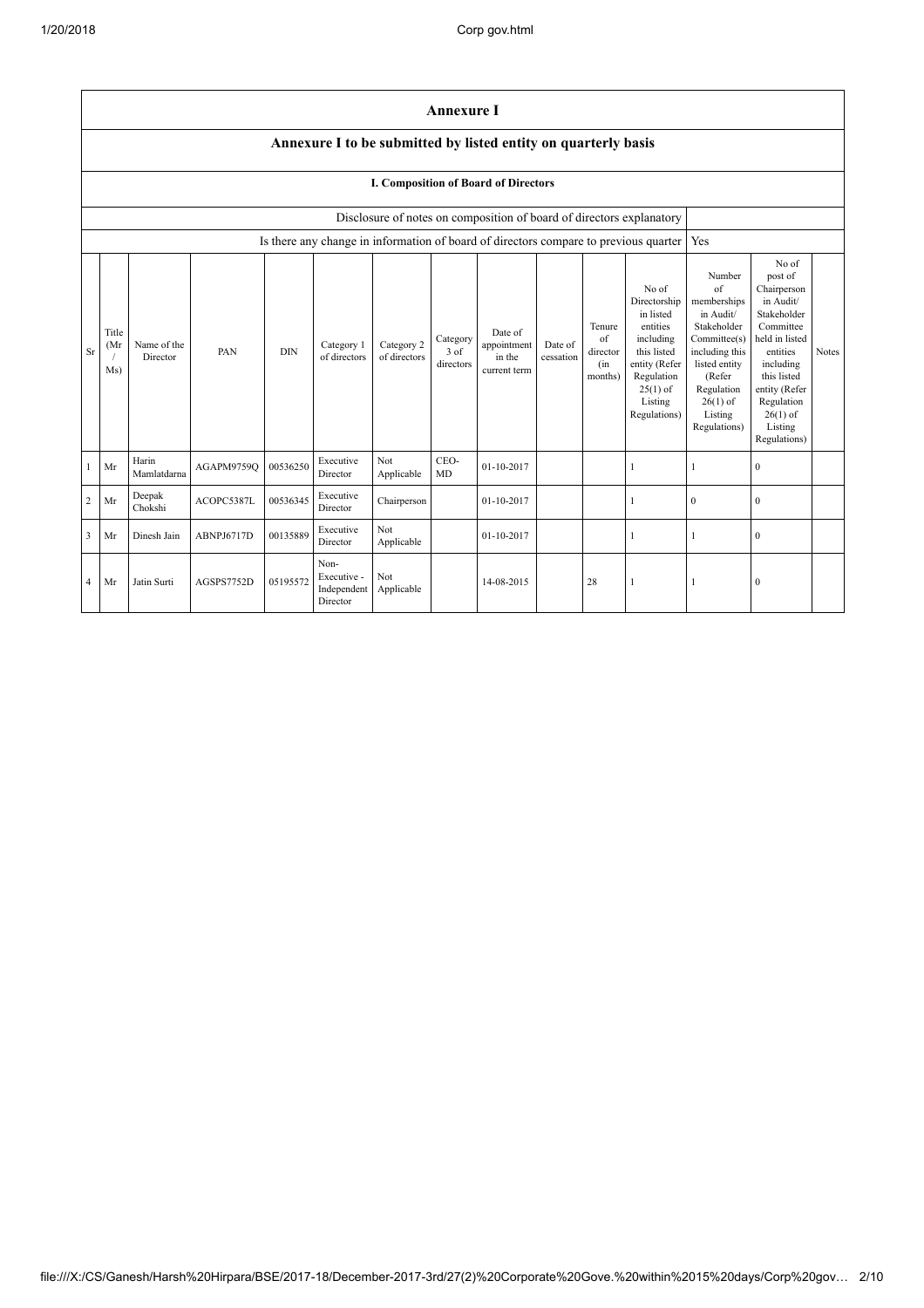|                | <b>Annexure I</b>    |                         |            |            |                                                                |                               |                                 |                                                  |                      |                                             |                                                                                                                                                    |                                                                                                                                                                             |                                                                                                                                                                                                            |              |
|----------------|----------------------|-------------------------|------------|------------|----------------------------------------------------------------|-------------------------------|---------------------------------|--------------------------------------------------|----------------------|---------------------------------------------|----------------------------------------------------------------------------------------------------------------------------------------------------|-----------------------------------------------------------------------------------------------------------------------------------------------------------------------------|------------------------------------------------------------------------------------------------------------------------------------------------------------------------------------------------------------|--------------|
|                |                      |                         |            |            | Annexure I to be submitted by listed entity on quarterly basis |                               |                                 |                                                  |                      |                                             |                                                                                                                                                    |                                                                                                                                                                             |                                                                                                                                                                                                            |              |
|                |                      |                         |            |            |                                                                |                               |                                 | <b>I. Composition of Board of Directors</b>      |                      |                                             |                                                                                                                                                    |                                                                                                                                                                             |                                                                                                                                                                                                            |              |
| <b>Sr</b>      | Title<br>(Mr)<br>Ms) | Name of the<br>Director | PAN        | <b>DIN</b> | Category 1<br>of directors                                     | Category 2<br>of<br>directors | Category<br>$3$ of<br>directors | Date of<br>appointment<br>in the<br>current term | Date of<br>cessation | Tenure<br>of<br>director<br>(in)<br>months) | No of<br>Directorship<br>in listed<br>entities<br>including<br>this listed<br>entity (Refer<br>Regulation<br>$25(1)$ of<br>Listing<br>Regulations) | Number<br>of<br>memberships<br>in Audit/<br>Stakeholder<br>Committee(s)<br>including this<br>listed entity<br>(Refer<br>Regulation<br>$26(1)$ of<br>Listing<br>Regulations) | No of<br>post of<br>Chairperson<br>in Audit/<br>Stakeholder<br>Committee<br>held in listed<br>entities<br>including<br>this listed<br>entity (Refer<br>Regulation<br>$26(1)$ of<br>Listing<br>Regulations) | <b>Notes</b> |
| 5              | Mr                   | Raghavdas<br>Lakhmani   | AATPL5636N | 05304347   | Non-<br>Executive -<br>Independent<br>Director                 | Not<br>Applicable             |                                 | 14-08-2015                                       |                      | 28                                          |                                                                                                                                                    |                                                                                                                                                                             | $\mathbf{0}$                                                                                                                                                                                               |              |
| 6              | Mr                   | Pravinchandra<br>Master | AAWPM1727E | 05195587   | Non-<br>Executive -<br>Independent<br>Director                 | Not<br>Applicable             |                                 | 14-08-2015                                       |                      | 28                                          | 1                                                                                                                                                  | $\mathbf{0}$                                                                                                                                                                | 2                                                                                                                                                                                                          |              |
| $\overline{7}$ | Mrs                  | Viraj Shah              | AAEPF6321P | 07220630   | Non-<br>Executive -<br>Independent<br>Director                 | Not<br>Applicable             |                                 | 29-06-2015                                       |                      | 30                                          |                                                                                                                                                    |                                                                                                                                                                             | $\mathbf{0}$                                                                                                                                                                                               |              |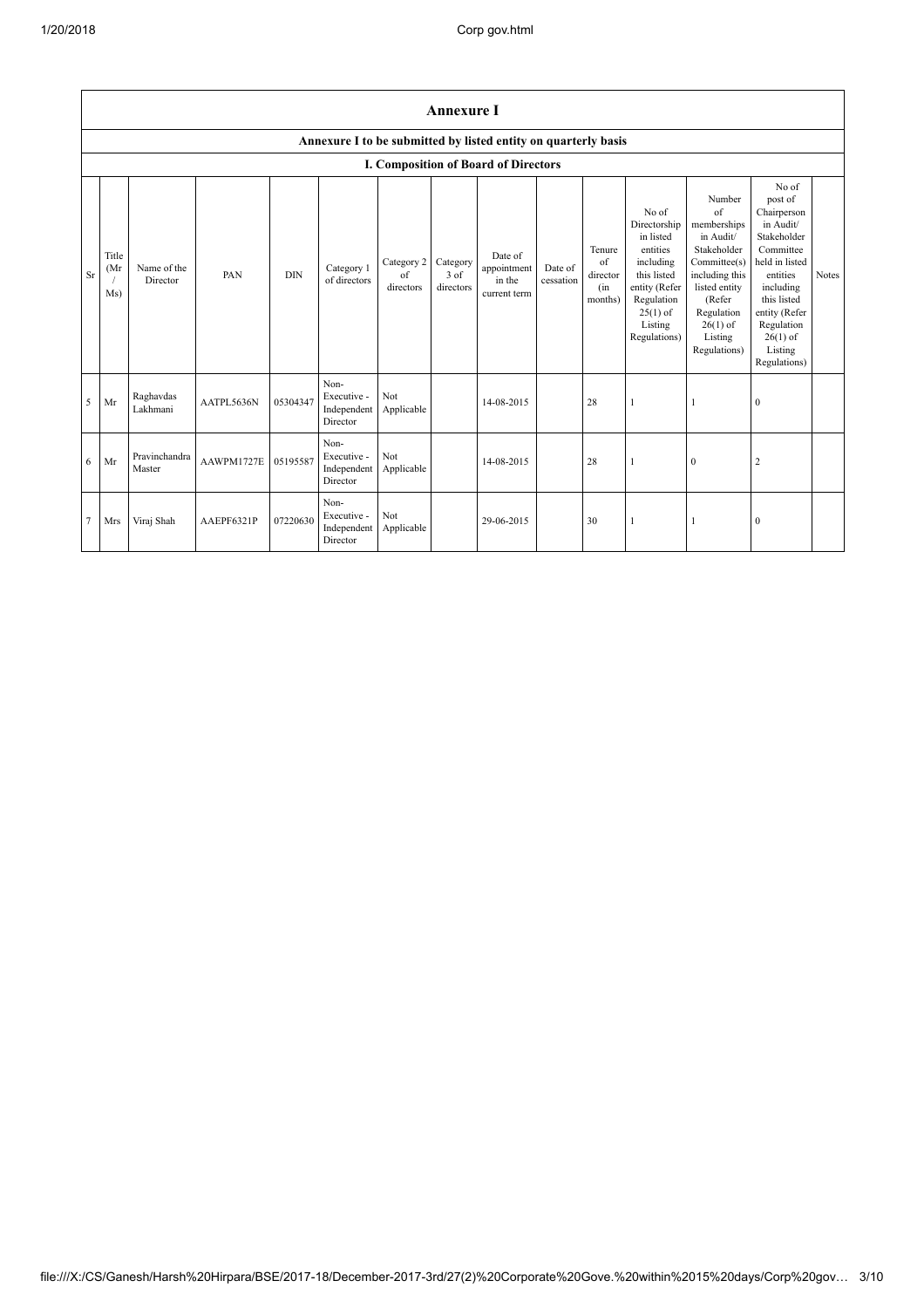| Annexure 1                                                                        |  |
|-----------------------------------------------------------------------------------|--|
| <b>II. Composition of Committees</b>                                              |  |
| Disclosure of notes on composition of committees explanatory                      |  |
| Is there any change in information of committees compare to previous quarter   No |  |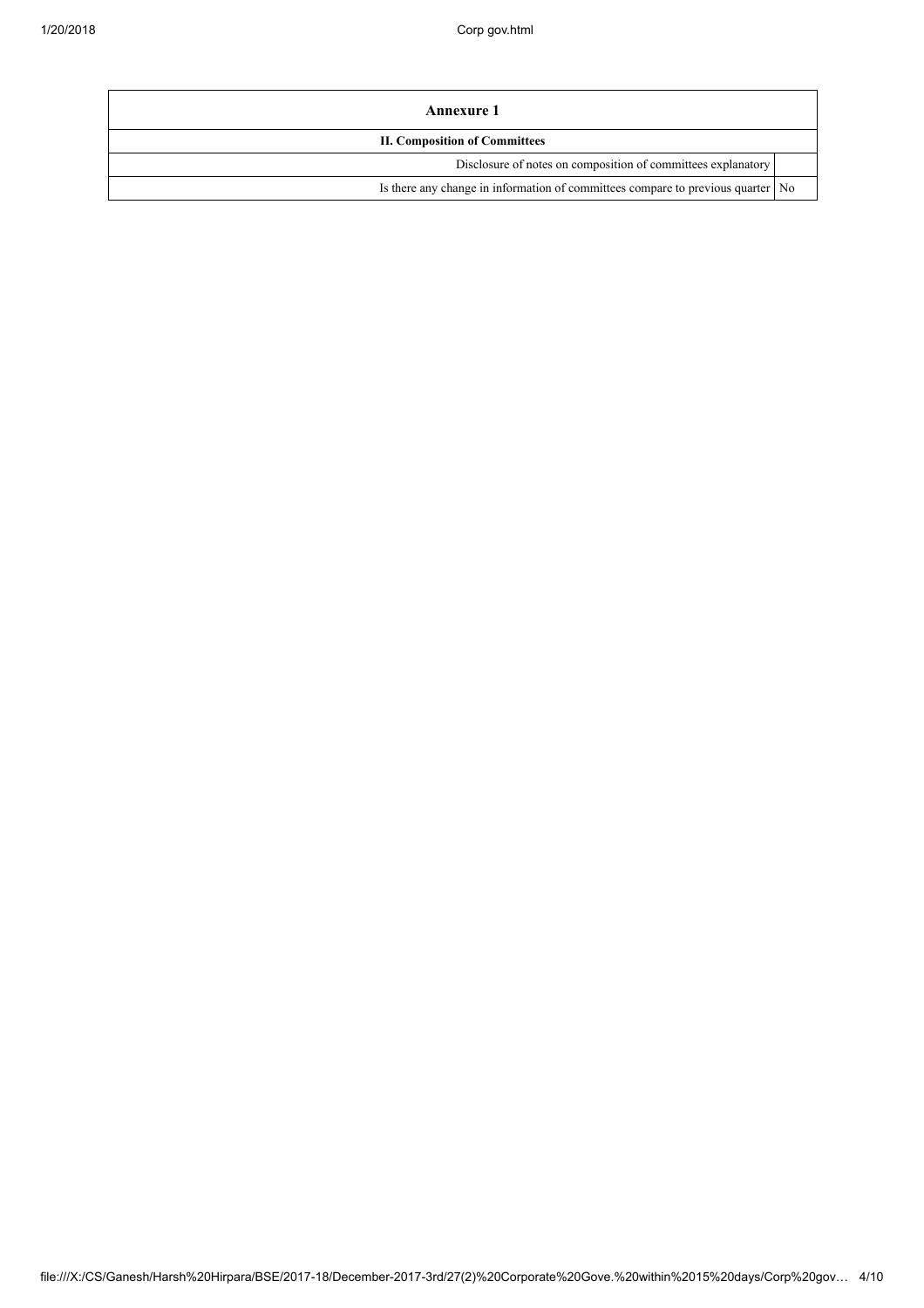|    | <b>Annexure 1</b>                                                                                               |            |                                                                |  |  |  |  |  |
|----|-----------------------------------------------------------------------------------------------------------------|------------|----------------------------------------------------------------|--|--|--|--|--|
|    | <b>Annexure 1</b>                                                                                               |            |                                                                |  |  |  |  |  |
|    | <b>III.</b> Meeting of Board of Directors                                                                       |            |                                                                |  |  |  |  |  |
|    | Disclosure of notes on meeting of board of directors explanatory                                                |            |                                                                |  |  |  |  |  |
| Sr | Date(s) of meeting (if any) in the<br>Date(s) of meeting (if any) in the<br>previous quarter<br>current quarter |            | Maximum gap between any two consecutive (in<br>number of days) |  |  |  |  |  |
|    | 14-09-2017                                                                                                      |            |                                                                |  |  |  |  |  |
| 2  |                                                                                                                 | 14-12-2017 | 90                                                             |  |  |  |  |  |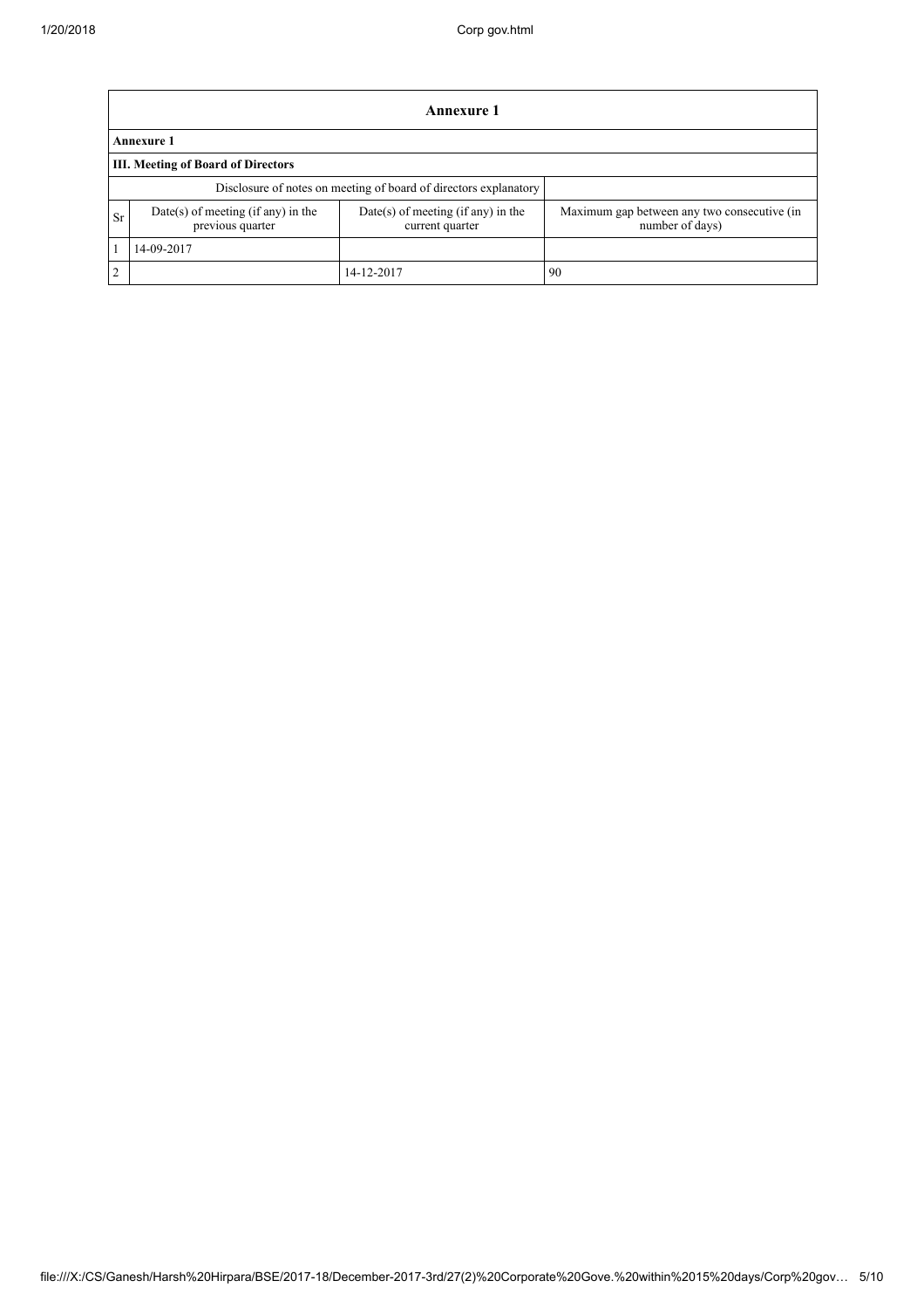|                | <b>Annexure 1</b>                                        |                                                                     |                                                     |                                           |                                                                   |                                                                               |                               |  |  |
|----------------|----------------------------------------------------------|---------------------------------------------------------------------|-----------------------------------------------------|-------------------------------------------|-------------------------------------------------------------------|-------------------------------------------------------------------------------|-------------------------------|--|--|
|                | <b>IV. Meeting of Committees</b>                         |                                                                     |                                                     |                                           |                                                                   |                                                                               |                               |  |  |
|                | Disclosure of notes on meeting of committees explanatory |                                                                     |                                                     |                                           |                                                                   |                                                                               |                               |  |  |
| <b>Sr</b>      | Name of<br>Committee                                     | $Date(s)$ of meeting<br>of the committee in<br>the relevant quarter | Whether<br>requirement of<br>Ouorum met<br>(Yes/No) | Requirement<br>of Quorum<br>met (details) | Date(s) of meeting<br>of the committee in<br>the previous quarter | Maximum gap between<br>any two consecutive<br>meetings (in number of<br>days) | Name of<br>other<br>committee |  |  |
|                | Audit<br>Committee                                       | 14-12-2017                                                          | Yes                                                 |                                           | 14-09-2017                                                        | 90                                                                            |                               |  |  |
| $\overline{2}$ | Nomination<br>and<br>remuneration<br>committee           | 14-12-2017                                                          | Yes                                                 |                                           | 14-09-2017                                                        | 90                                                                            |                               |  |  |
| 3              | Stakeholders<br>Relationship<br>Committee                |                                                                     | Yes                                                 |                                           | 02-08-2017                                                        |                                                                               |                               |  |  |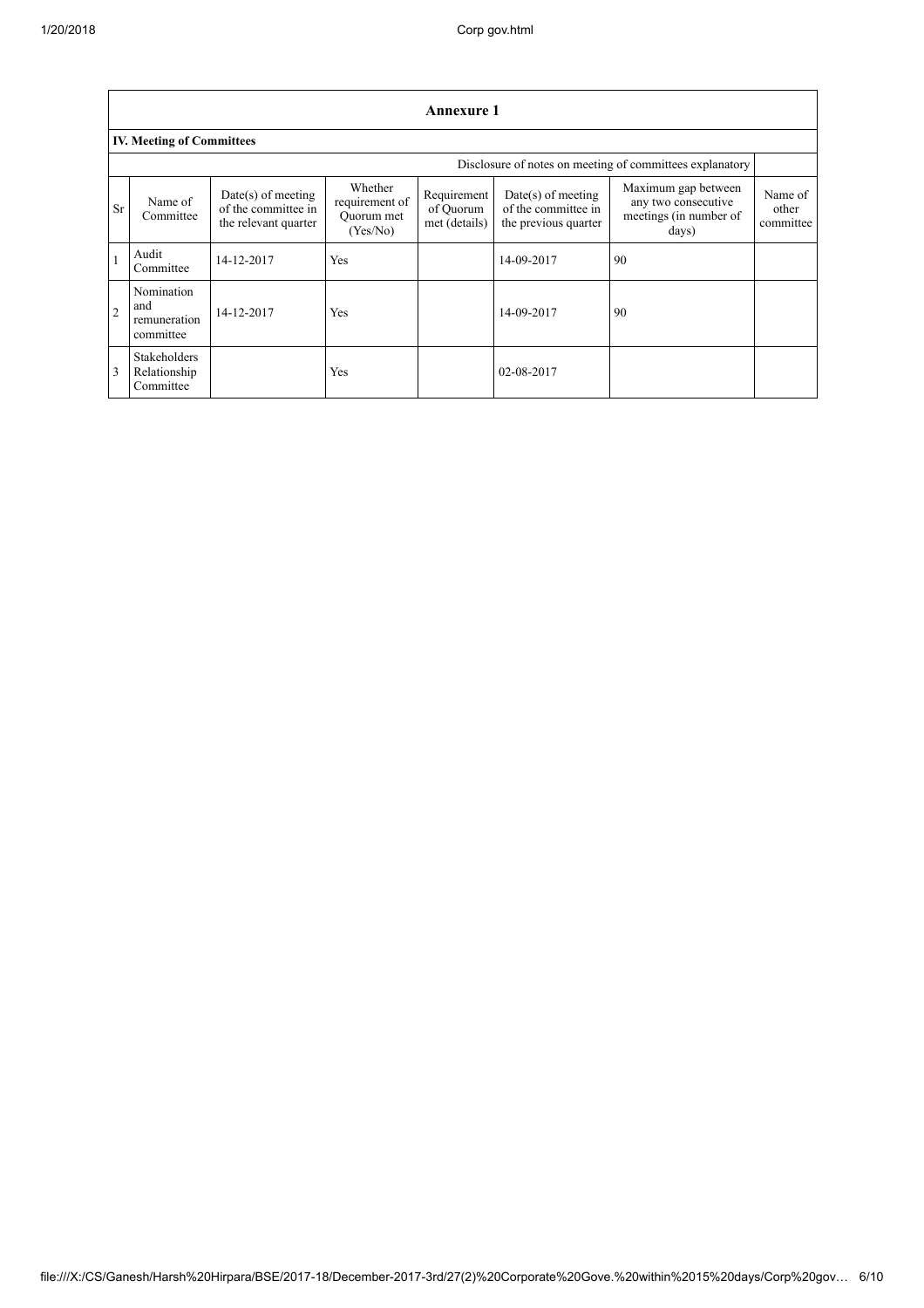|                | Annexure 1                                                                                                |                                  |                                                                    |  |  |  |
|----------------|-----------------------------------------------------------------------------------------------------------|----------------------------------|--------------------------------------------------------------------|--|--|--|
|                | V. Related Party Transactions                                                                             |                                  |                                                                    |  |  |  |
|                | Subject                                                                                                   | Compliance status<br>(Yes/No/NA) | If status is "No" details of non-<br>compliance may be given here. |  |  |  |
|                | Whether prior approval of audit committee obtained                                                        | Yes                              |                                                                    |  |  |  |
| $\overline{2}$ | Whether shareholder approval obtained for material RPT                                                    | NA.                              |                                                                    |  |  |  |
| $\mathcal{R}$  | Whether details of RPT entered into pursuant to omnibus approval<br>have been reviewed by Audit Committee | Yes                              |                                                                    |  |  |  |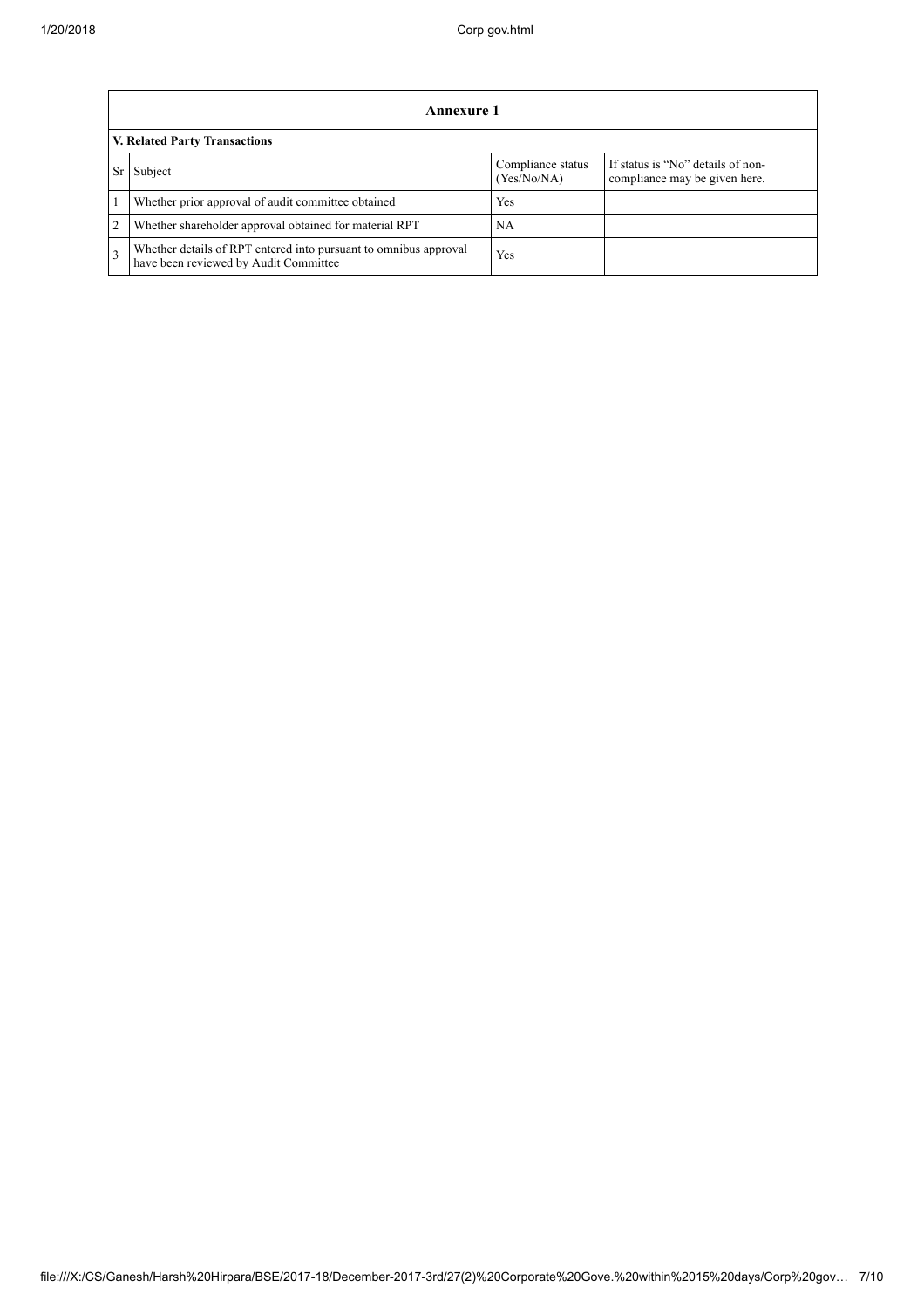|                | <b>Annexure 1</b>                                                                                                                                                                                               |                               |  |  |  |  |
|----------------|-----------------------------------------------------------------------------------------------------------------------------------------------------------------------------------------------------------------|-------------------------------|--|--|--|--|
|                | <b>VI. Affirmations</b>                                                                                                                                                                                         |                               |  |  |  |  |
| Sr             | Subject                                                                                                                                                                                                         | Compliance<br>status (Yes/No) |  |  |  |  |
|                | The composition of Board of Directors is in terms of SEBI (Listing obligations and disclosure requirements)<br>Regulations, 2015                                                                                | Yes                           |  |  |  |  |
| $\overline{2}$ | The composition of the following committees is in terms of SEBI(Listing obligations and disclosure requirements)<br>Regulations, 2015 a. Audit Committee                                                        | Yes                           |  |  |  |  |
| 3              | The composition of the following committees is in terms of SEBI(Listing obligations and disclosure requirements)<br>Regulations, 2015. b. Nomination & remuneration committee                                   | Yes                           |  |  |  |  |
| $\overline{4}$ | The composition of the following committees is in terms of SEBI(Listing obligations and disclosure requirements)<br>Regulations, 2015. c. Stakeholders relationship committee                                   | Yes                           |  |  |  |  |
| 5              | The composition of the following committees is in terms of SEBI(Listing obligations and disclosure requirements)<br>Regulations, 2015. d. Risk management committee (applicable to the top 100 listed entities) | <b>NA</b>                     |  |  |  |  |
| 6              | The committee members have been made aware of their powers, role and responsibilities as specified in SEBI<br>(Listing obligations and disclosure requirements) Regulations, 2015.                              | Yes                           |  |  |  |  |
| $\overline{7}$ | The meetings of the board of directors and the above committees have been conducted in the manner as specified in<br>SEBI (Listing obligations and disclosure requirements) Regulations, 2015.                  | Yes                           |  |  |  |  |
| 8              | This report and/or the report submitted in the previous quarter has been placed before Board of Directors.                                                                                                      | Yes                           |  |  |  |  |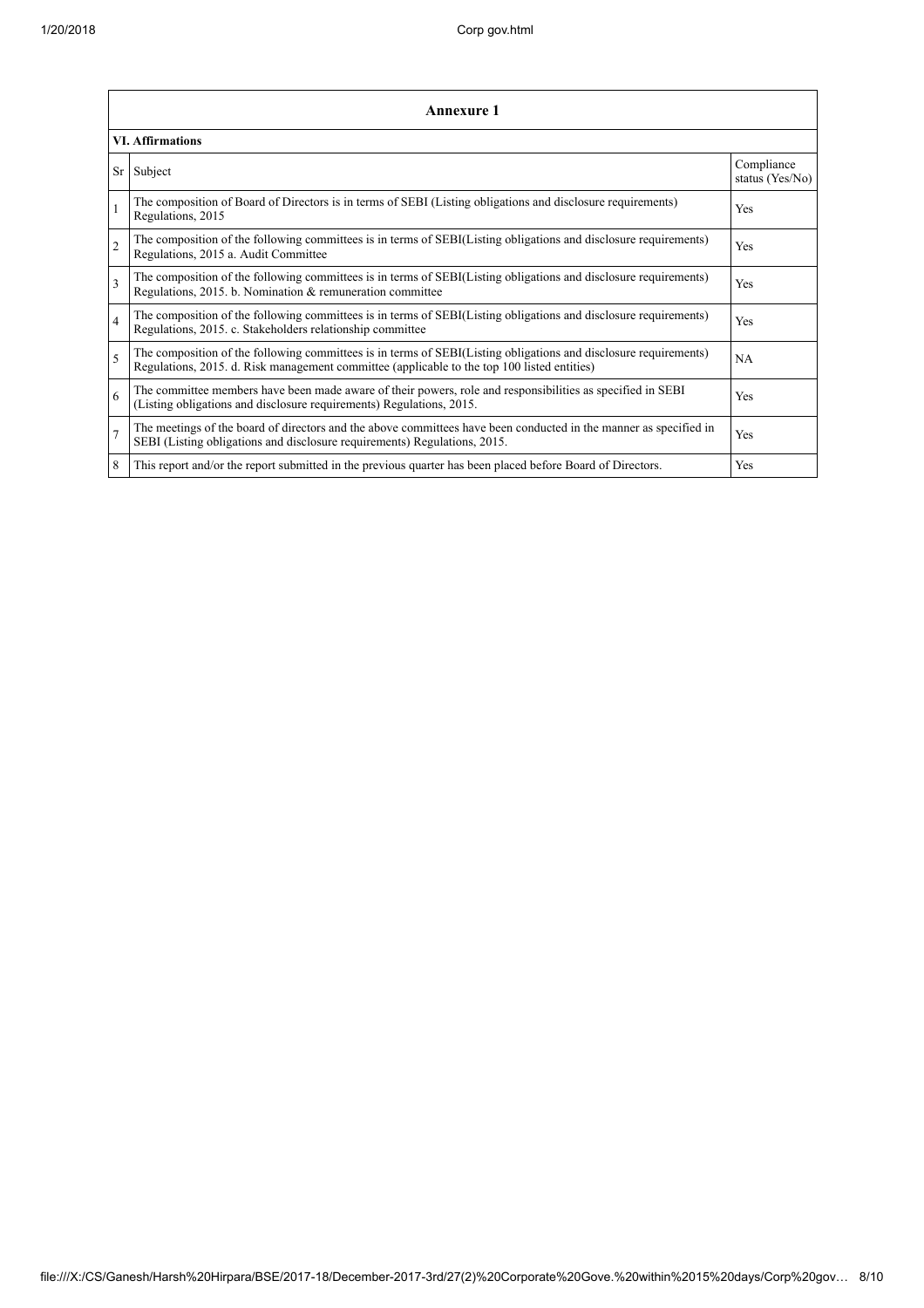|                       | <b>Signatory Details</b> |
|-----------------------|--------------------------|
| Name of signatory     | HARIN D. MAMLATDARNA     |
| Designation of person | Managing Director        |
| Place                 | AHMEDABAD                |
| Date                  | $10-01-2018$             |